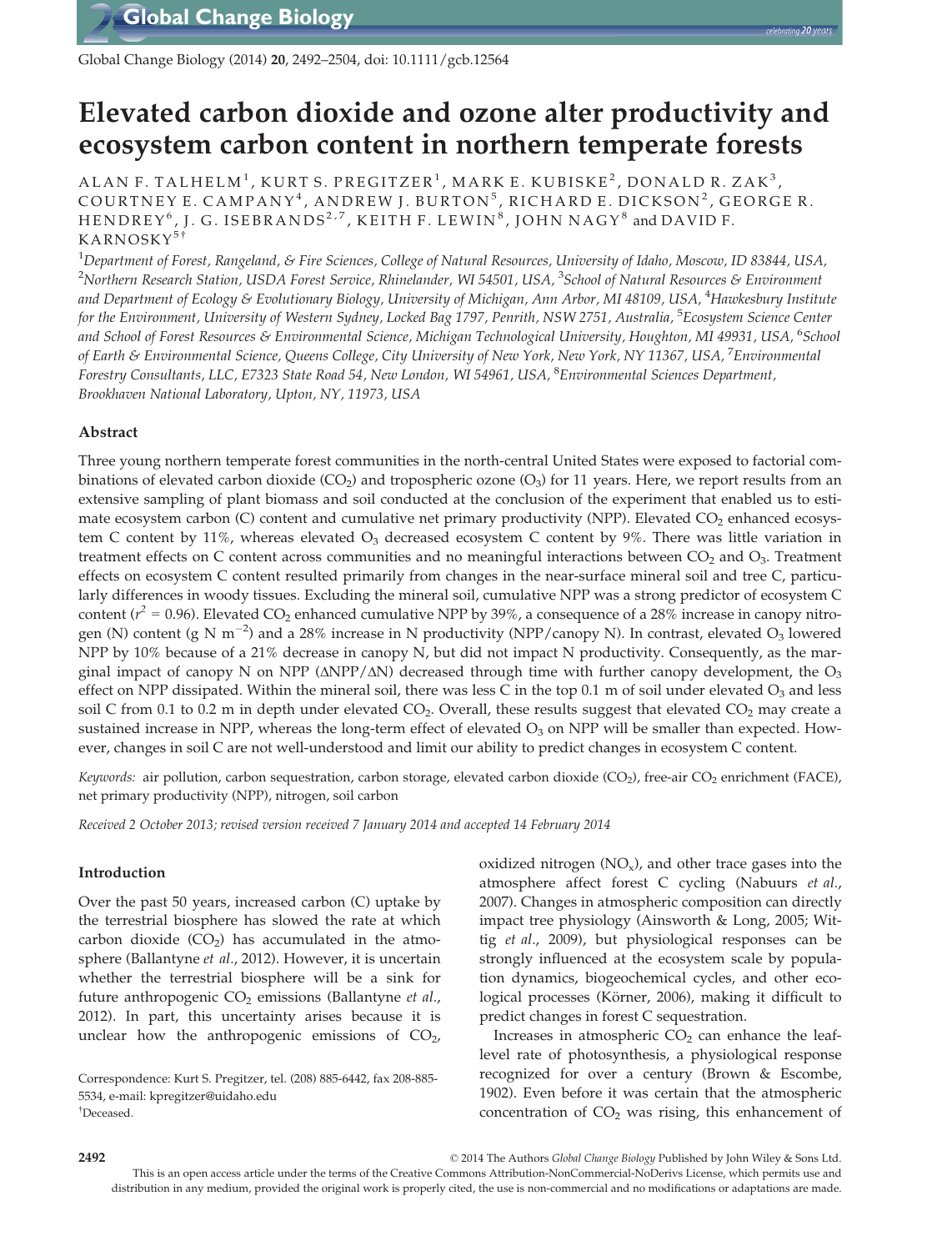photosynthesis was the basis for simple models that predicted anthropogenic CO<sub>2</sub> emissions would enhance plant productivity and forest C sequestration (e.g., Hutchinson, 1948; Eriksson & Welander, 1956). Since that time, hundreds of elevated  $CO<sub>2</sub>$  experiments have been conducted and these experiments have confirmed that elevated  $CO<sub>2</sub>$  stimulates leaf-level photosynthesis (Curtis & Wang, 1998; Ainsworth & Long, 2005; Norby & Zak, 2011). However, this body of work has also demonstrated that the fate of the additional C assimilated under elevated  $CO<sub>2</sub>$  depends on the interactions between the biological and environmental factors that control terrestrial C accrual and turnover at ecosystem and landscape scales (Körner, 2006; Norby & Zak, 2011; Leuzinger & Hättenschwiler, 2013). More simply, increases in photosynthesis do not necessarily stimulate terrestrial C sequestration (Bader et al., 2013; Palacio et al., 2014).

The ability to understand the factors that control the long-term fate of  $C$  assimilated under elevated  $CO<sub>2</sub>$ expanded in the early 1990s with the development of free-air  $CO<sub>2</sub>$  enrichment (FACE) technology. This technology made it possible to conduct controlled experiments using replicated forest stands growing under near natural environmental conditions (Hendrey et al., 1999). These FACE experiments led to a rigorous understanding of the interactions between tree physiology and environmental factors, such as water and nitrogen (N) availability, that strongly influence C accumulation within ecosystems (Norby & Zak, 2011). However, although it is clear that plant species respond individualistically to elevated  $CO<sub>2</sub>$  (Poorter & Navas, 2003; Kubiske et al., 2007; Ali et al., 2013; Smith et al., 2013) and that these varying responses can mediate changes in C cycling (Bradley & Pregitzer, 2007), forest FACE experiments have largely been conducted in single species plantations (Norby & Zak, 2011). Thus, there are few observations with which to understand how community and species differences influence the longterm fate of the additional C assimilated under elevated CO2 (Norby & Zak, 2011; Smith et al., 2013).

Human activities have also increased the abundance of tropospheric ozone  $(O_3)$ , a widespread regional air pollutant that can decrease photosynthesis and diminish plant growth (Wittig et al., 2009; Ainsworth et al., 2012). In the future, it is possible that  $O_3$  will become even more abundant (Lamarque et al., 2011), limiting terrestrial C sequestration across broad portions of the Earth (Felzer et al., 2005; Sitch et al., 2007; Ainsworth *et al.*, 2012). The impacts of  $O_3$  on forest C cycling have been estimated using coupled climate-biogeochemical cycling models, which are parameterized using the physiological responses observed in seedlings and saplings (Felzer et al., 2005; Sitch et al., 2007; Ainsworth et al., 2012). The few ecosystem-scale forest  $O_3$  experiments that have been conducted (Matyssek et al., 2010a; Zak *et al.,* 2011; Díaz-de-Quijano *et al.,* 2012) have revealed that the responses of small plants cannot always be extrapolated to larger scales (Matyssek et al., 2010b; Ainsworth et al., 2012). It appears that, as with elevated  $CO<sub>2</sub>$ , physiological responses to  $O<sub>3</sub>$  can be modified by environmental and biological interactions (Matyssek et al., 2010b; Ainsworth et al., 2012). However, the understanding of these interactions is comparatively poor for  $O_3$  and ecosystem-scale research on the impact of  $O_3$  on forest C cycling remains a critical need (Ainsworth et al., 2012). Our knowledge of the interactive effects of  $CO<sub>2</sub>$  and  $O<sub>3</sub>$  on forest C cycling is even more poorly developed (Ainsworth et al., 2012).

The Aspen FACE experiment was designed to understand how ecosystem processes, particularly competition among species and genotypes, interacted with  $CO<sub>2</sub>$ and  $O_3$  to influence C cycling in developing forests (Dickson et al., 2000). The focal species for this experiment was trembling aspen (Populus tremuloides Michaux), which is the most widespread tree species in North America and a common component of forests in many regions subject to high  $O_3$  exposure (Karnosky et al., 2003). Aspen was grown in either mixed species (aspen-birch, aspen-maple) or mixed genotype (five clones varying in sensitivity to  $CO<sub>2</sub>$  and  $O<sub>3</sub>$ ) communities, representing common forest types in the north-central United States. During the experiment, these forests were exposed to factorial combinations of elevated  $CO<sub>2</sub>$ and  $O<sub>3</sub>$  for 11 years and advanced from open-grown seedlings <0.25 m in height to closed-canopy stands that were >8 m tall.

Here, we report results from an extensive sampling of plant biomass and soil conducted at the conclusion of the Aspen FACE experiment. Our first objective was to quantify the effects of elevated  $CO<sub>2</sub>$  and/or  $O<sub>3</sub>$  on ecosystem C content. At the beginning of the experiment in 1997, we hypothesized that ecosystem C content would be enhanced by elevated  $CO<sub>2</sub>$  and decreased by elevated  $O_3$ . Based on the limited information available, we further hypothesized that  $CO<sub>2</sub>$ and  $O_3$  would exhibit no significant interactions, such that the two gases would have counteracting effects on ecosystem C content.

Our second objective was to quantify the cumulative input of C through net primary productivity (NPP) during the entire experiment. Although there have been previous reports on NPP at Aspen FACE (King et al., 2005; Zak et al., 2011), a cumulative estimate created the opportunity for a more comprehensive understanding of the treatment effects. In addition, estimating cumulative NPP allowed us to test the hypothesis that the size of major ecosystem C pools (plants and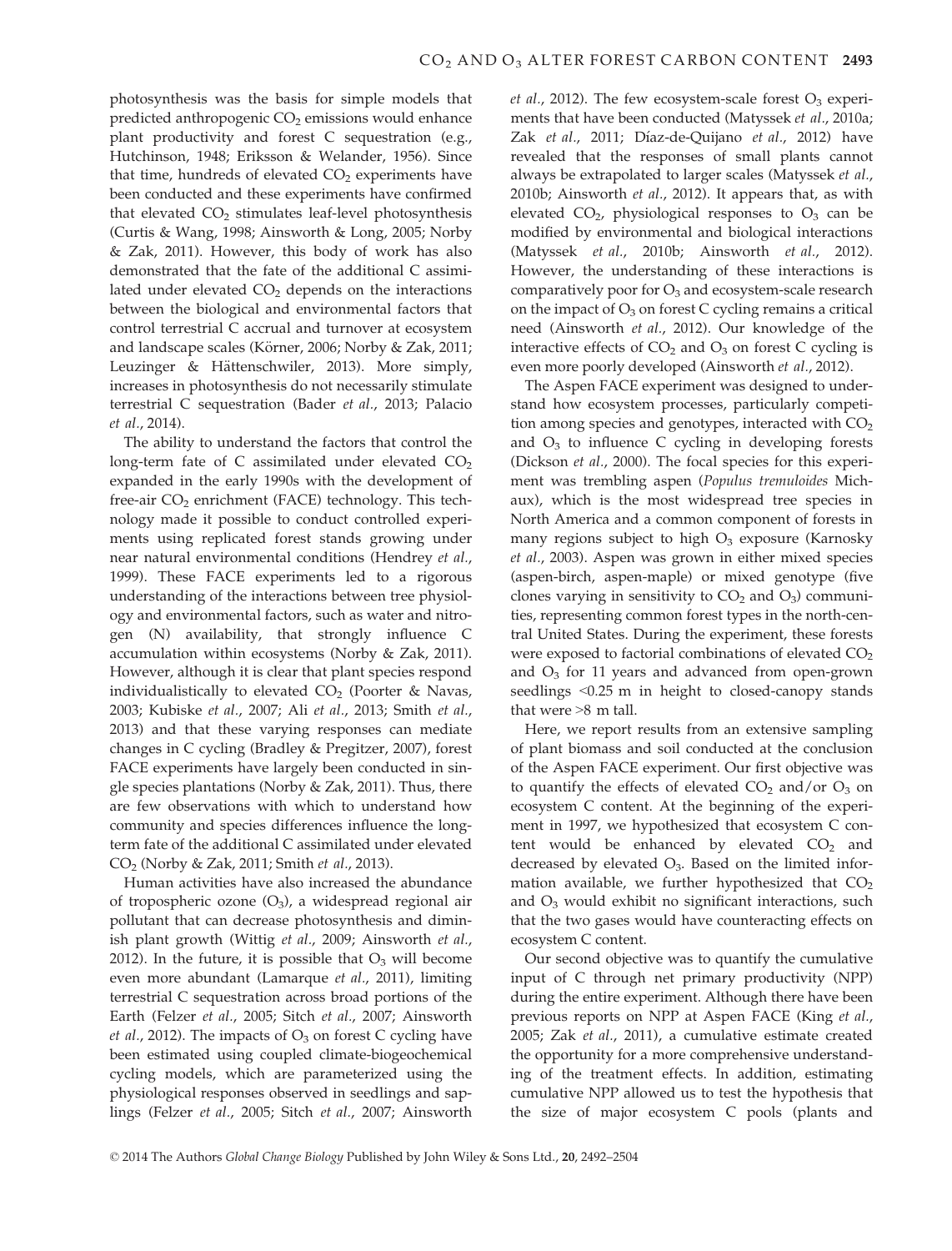detritus, soil C) in these developing forests was related to plant production.

Our final objective was to gain insight into the canopy characteristics that led to the differences in tree productivity ( $NPP_{tree}$ ), the dominant component of ecosystem NPP. To do this, we fit several simple standlevel models that predict productivity based on canopy development metrics (leaf area, canopy N, etc.) and canopy productivity (e.g., productivity per leaf area). This allowed us to test the hypotheses that both canopy development and canopy productivity would be stimulated by elevated  $CO<sub>2</sub>$  and depressed by elevated  $O<sub>3</sub>$  in these young forests (Norby & Zak, 2011; Ainsworth et al., 2012). We expected that developmental effects would diminish with time as all stands approached maximum leaf area index (Körner, 2006; Norby & Zak, 2011) and  $O_3$ -tolerant trees became more dominant (Kubiske et al., 2007).

## Materials and methods

Our experiment, located in Rhinelander, Wisconsin, USA, consisted of twelve 30-m diameter fumigation rings in three randomized complete blocks with factorial  $CO<sub>2</sub>$  and  $O<sub>3</sub>$ treatments (Dickson et al., 2000). This FACE technology achieves target gas concentrations using trace gas monitors within each ring to regulate gas  $(CO<sub>2</sub>, O<sub>3</sub>)$  delivery from a system of blowers, plenums, valves, and vertical vent pipes placed around the outside of the fumigation ring (Hendrey et al., 1999). Fumigation occurred during daylight hours from bud-burst to leaf-off from May 1998 to early 2009. Concentrations ranged from 40 to 55 nl  $1^{-1}$  for elevated O<sub>3</sub> (elevated average: 46  $\rm{nl}$   $\rm{l}^{-1}$ , ambient average: 36  $\rm{nl}$   $\rm{l}^{-1}$ ) and from 515 to 540  $\mu$ l l<sup>-1</sup> for elevated CO<sub>2</sub> (532  $\mu$ l l<sup>-1</sup>, ambient: 369  $\mu$ l l<sup>-1</sup>). Soils are Alfic Haplorthods with a sandy loam Ap overlaying a sandy clay loam Bt. Prior to the experiment, the top 0.1 m of mineral soil contained  $1896 \pm 74$  g m<sup>-2</sup> of C (mean  $\pm$  SE), which did not differ by treatment ( $P > 0.35$ ).

The forests were established from small trees (<25 cm tall) planted during July 1997 at 1 m spacing. Half of each ring was planted with five aspen genotypes representing a range of responsiveness to  $O_3$  or  $CO_2$  (Dickson *et al.,* 2000). The remaining two quarters of each ring were planted with paper birch (Betula papyrifera Marsh.) or sugar maple (Acer saccharum Marsh.) at equal densities with a single aspen genotype. We defined a 'core' area within each ring where gas concentrations were the most stable (aspen:  $166 \text{ m}^2$ , aspen-birch:  $76 \text{ m}^2$ , aspen-maple: 66 m<sup>2</sup>; Kubiske *et al.*, 2007).

# Objective 1: Quantifying ecosystem C content

During the 2009 growing season, we sampled aboveground biomass, belowground biomass, and soil within the core area, sequentially sampling by block. Within four  $0.25 \text{ m}^2$  subplots per each community section, we collected groundcover vegetation and the organic soil horizons. Mineral soil and roots were sampled from 1 m deep pits, which were  $2 \times 5$  m within the aspen section and  $2 \times 3$  m elsewhere. All trees in the pit area were harvested and additional trees were harvested outside of the pit area so that, in each ring, at least 10 trees were harvested from the aspen section (two per genotype) and three trees of each species were harvested from the other two sections. Branches were removed from the harvested trees, then 1–2 cm thick cross-sections were cut from the main stem at heights (m) from the ground surface of 0.1, 0.25, 1.5, 2, 2.5, 3, and approximately every 1 m thereafter until the live crown was reached. Within the live crown, a cross-section was cut at the midpoint of each annual height growth increment. The mass of each harvested stem was estimated by integrating a polynomial equation for mass per length (g  $cm^{-1}$ ) and height of each section. We developed allometric equations for the mass of the stem, branches, and leaves. As with previous efforts at Aspen FACE (King et al., 2005), we based these equations on measurements of stem diameter (1.3 m in height) conducted immediately prior to the harvest and used ANCOVA (Littell et al., 2006) to determine whether a single equation could be used for a species across communities and treatments. For the C concentration analysis of stems and branches, we created a biomass-weighted sample of these two pools for each tree.

Coarse (≥2 mm diameter) and herbaceous roots were sieved from the excavated soil. Fine roots (<2 mm) and soil were sampled from the walls of the soil pit by removing 10 soil cores (5 cm diameter  $\times$  10 cm length) in each 10 cm depth increment to 1 m. This sampling regime was designed to create robust estimates of how the soil C and fine root pools varied with depth. To estimate coarse root mass, we used Akaike's information criterion (AIC) to evaluate several predictive variables. These variables were aboveground tree mass, fine root mass, and leaf mass. The final model for coarse root mass ( $r^2$  = 0.904) used aboveground tree mass and fine root mass, with no significant interactions with treatments or communities ( $P > 0.1$ ). The dead root pool was estimated by applying the observed ratio of live to dead roots in samples collected in 2005 and 2008 to our annual estimates of fine root biomass (Pregitzer et al., 2008; Zak et al., 2011).

The pools of dead wood and dead coarse roots were estimated by combining our annual observations of tree mortality with decay rates observed in this region. Tree mortality was assessed late in each growing season and trees were considered dead if no live foliage was observed. Branch loss occurs rapidly in aspen after mortality (Vanderwel et al., 2006). Consequently, we divided branch mass into orders based on the fractions present in the 2009 harvest, subtracted indeterminate-, first-, and second-order branches in the second year, then an additional order in subsequent years, amounting to a loss of 15–30% of branch mass per year. We assumed dropped branches were included within our samples of the organic soil horizons. We split coarse roots into the root crown (directly below the stem) and the noncrown roots (King et al., 2005) and assumed the noncrown fraction of the coarse roots would appear in the dead root pool (see the preceding paragraph). For wood decay, we used a rate constant (0.09) estimated for aspen (Gough et al., 2007). We assumed root crowns decayed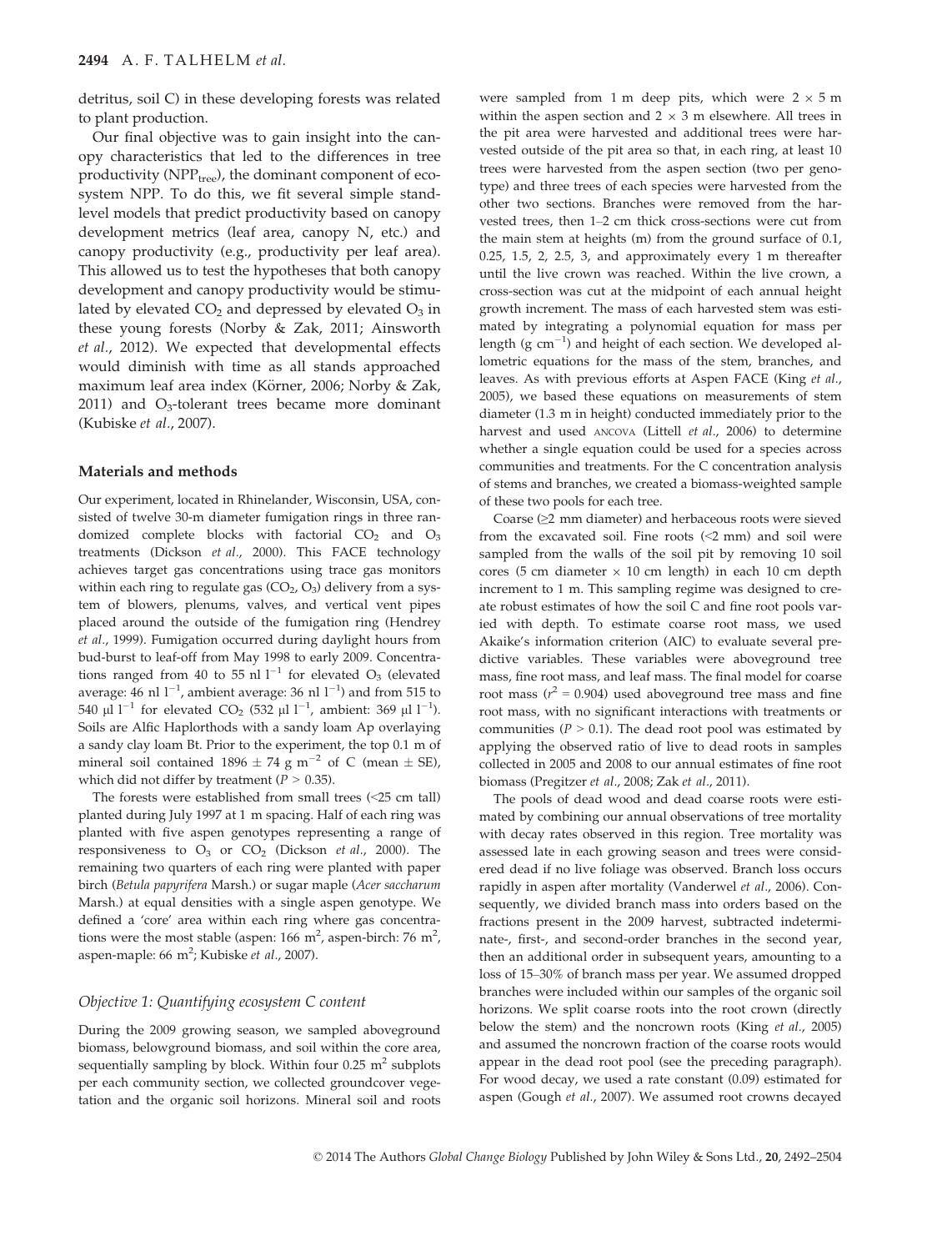at a rate of  $0.15 \text{ yr}^{-1}$  (Fahey *et al.*, 1988; Fahey & Arthur, 1994).

## Objective 2: Quantifying NPP

Previous NPP estimates at Aspen FACE included only the first 6 years (1998–2003; King et al., 2005) or last 3 years of the experiment (2006–2008; Zak et al., 2011), had been constructed using different allometric equations and assumptions, and excluded some small components of NPP. Consequently, estimating cumulative NPP was not a simple combination of earlier analyses. We considered NPP to include fine roots (<1 mm diameter), small roots (1–2 mm diameter), coarse roots (>2 mm diameter), stem, branches, leaves, groundcover vegetation, and other plant litter (e.g., reproductive litter). We did not estimate NPP for the partial year of 2009 during the harvest because there was ambiguity in dividing annual productivity estimates for ecosystem components that likely exhibit seasonal dynamics (e.g., fine roots, reproductive litter, etc.).

The production of wood (branches and stem) and coarse roots (>2 mm diameter) was estimated as the annual change in biomass. Allometric equations were based on stem diameter, which was measured annually (1997–2008) in September/ October. Prior to 2003, biomass estimates for wood and coarse roots were derived from species-specific allometric equations developed from trees harvested in 2000 and 2002 (King et al., 2005). From 2003 to 2008, the biomass estimates for the stem, branches, and coarse roots of each tree were derived from a combination of the 2000/2002 allometric equations and the 2009 allometric equations. In this 6 year period, the 2009 equations were applied to trees exceeding the maximum diameter of the trees harvested in 2000/2002 and the 2000/2002 equations were applied to trees smaller than the minimum diameter harvested in 2009. Within the range of diameter overlap between the 2000/2002 and 2009 harvests, we employed both sets of equations and increased the contribution of the 2009 equations linearly from 0% in 2002 to 100% in 2009.

In contrast with the 2009 harvest, the 2000/2002 harvests defined the stem and branches as a single pool (wood). To assign the proper C concentration values to this wood, we needed to calculate the contribution of branches to total wood mass. For 1998–2002, we assigned wood biomass a branch fraction of 100% in 1997 and linearly decreased this fraction each year to the level calculated by applying the 2009 allometric equations to the 2003 stem diameter data. For 2003–2008, we used the 2009 allometric equations to calculate the contribution of branches to total wood mass. We derived tree-level estimates of coarse root biomass from the stand-level 2009 equations by assuming that each tree's contribution to the stand-level coarse root pool was proportionally equal to its contribution to stand-level aboveground biomass.

Our techniques for estimating fine root production differed slightly for 1998–2001 compared to 2002–2008. For 2002–2008, we relied on previously published data derived from repeated root sampling and minirhizotron observations (2002–2005: Pregitzer et al., 2008; 2006–2008: Zak et al., 2011). Prior to 2002, we used an allometric approach to estimate root mass (King et al., 2005) and estimated productivity as the amount of root growth needed to match the annual increase in biomass given the rate of root mortality observed in the 2002–2005 minirhizotron data (Pregitzer et al., 2008). Estimates for the production small roots (1–2 mm diameter) were conducted similarly, but in the absence of direct observations we assumed that small roots had a life span three times longer than fine roots (Matamala et al., 2003). Fine and small root production estimates are only for roots within the top 25 cm of the soil, but this encompassed most root production in these young forests. At the end of the study, 71.1  $\pm$  1.2% of all fine roots were contained within the top 30 cm of soil and further, root turnover decreases with depth (Joslin et al., 2006).

For leaf production, we relied on previously published data from litter trap collections that occurred from 2002 to 2008 (Talhelm et al., 2012). For leaf production prior to 2002, we matched the litter trap data in 2002 with allometric estimates of leaf mass for each species in create a correction factor to account for differences in mass due to processes such as retranslocation and indeterminate growth. We then applied this correction factor to allometric estimates of leaf mass from 1998 to 2001. The C concentration of leaf litter was measured annually from 2002 to 2008 (Talhelm et al., 2012). We applied the 2002 C concentration data to our 1998–2001 estimates of leaf mass. The litter traps were also used to estimate the production of other plant litter (e.g., bud scales, unidentifiable fragments, etc.) from 2002 to 2008. We calculated the ratio of 'other' litter to leaf litter within each community in 2002 and then applied this ratio to the 1998–2001 leaf production data in order to estimate the production of this material in the years before litter trap deployment. We assumed this material had the same C concentration as the leaf litter.

The aboveground portion of the groundcover vegetation was sampled in 2004 (Bandeff et al., 2006) and 2009. Prior to 2000, this vegetation was controlled by repeated herbicide treatments (Bandeff et al., 2006). We assumed that the aboveground groundcover mass increased linearly from zero in 1999 to the observed 2004 values. We also used linear interpolation during 2005–2008, although there were only small differences in groundcover mass when comparing the 2004 and 2009 samples (C.E. Campany, K.S. Pregitzer, unpublished data). For this vegetation, we assumed that annual aboveground production was equivalent to aboveground biomass. Nontree (herb) roots were separated from tree roots and quantified in the samples used to calculate tree fine root turnover in 2002–2008. Root mass prior to 2002 was estimated assuming the root to shoot ratio was unchanged. We assumed these roots had the same production dynamics as tree fine roots. The biomass of aboveground and belowground parts was converted to C content based on samples collected in 2009.

# Objective 3: Identifying characteristics important for  $NPP_{tree}$

We evaluated several canopy attribute stand productivity models using cumulative data (1998–2008). We tested (i) the N Productivity Model (Agren, 1983), which describes increasing  $NPP<sub>tree</sub>$  with canopy  $N$  but a diminishing marginal increase as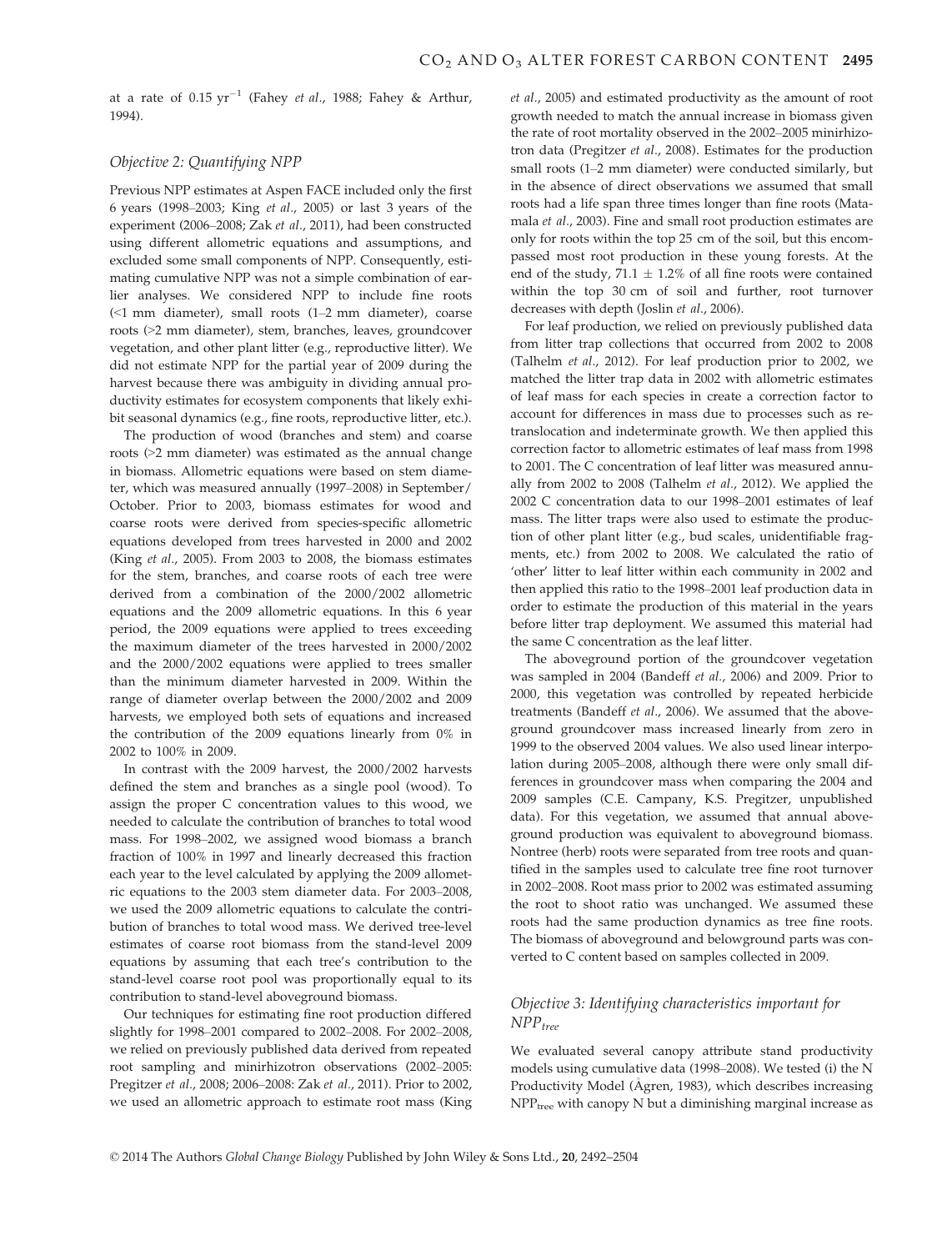#### 2496 A. F. TALHELM et al.

foliar biomass accumulates; (ii) the Reich model (Reich, 2012), which predicts productivity based upon stand leaf area index (LAI,  $m^2$  m<sup>-2</sup>), foliar N concentration, and their interaction  $(LAI \times N)$ ; and (iii) a model developed from remote sensing (Smith et al., 2002) that predicts a base rate of productivity (an intercept) and greater rates of productivity as foliar N concentration increases. We also tested versions of the N Productivity Model that used LAI or canopy N as the independent variables explaining the diminishing return of canopy N. Furthermore, because the decline in N productivity is predominately caused by reductions in light availability (Agren, 1983), which decreases exponentially (Binkley et al., 2013), we included variants in which N productivity declined exponentially rather than linearly. We fit these models with the SAS (Version 9.1.3, SAS Institute, Cary, NC, USA) MIXED procedure (Littell et al., 2006) and used the ANCOVA output to identify which experimental factors were likely to improve model fit. We then iteratively added experimental factors to the models, first adding the factors identified as significant within the ANCOVA and then testing additional factors. We used corrected AIC (AICc) for model selection. The MIXED procedure cannot accommodate exponential models, so for these models we parameterized and tested effects on the N productivity decline using log-transformed N productivity data.

Leaf area index estimates used published data (2002–2008; Talhelm et al., 2012) and data generated by applying 2002 specific leaf area (m<sup>2</sup>  $g^{-1}$ ) to prior leaf production estimates

(1998–2001). Samples for leaf N concentration were taken in 2001, 2004 (Zak et al., 2007), 2007, and 2009 (Zak et al., 2011). We used the 2001 values for 1998–2001 and used linear interpolation between other samplings.

#### **Statistics**

Analyses were conducted as a randomized complete block design with a split-plot (repeated measures where necessary) using the SAS MIXED procedure.

#### Results

### Objective 1: Quantifying ecosystem C content

After 11 years, the two treatments had opposite and nearly equal effects on ecosystem C content (Fig. 1): elevated  $CO<sub>2</sub>$  increased ecosystem C content by 11%, whereas elevated  $O_3$  decreased ecosystem C content by 9%. Total ecosystem C content and all individual C pools, aside from foliar C and groundcover plant C, responded similarly to the treatments across communities (Table S1). There were also no significant interactions between  $CO<sub>2</sub>$  and  $O<sub>3</sub>$  for any of the largest C pools (Table S1). Total ecosystem C content in the interaction



Fig. 1 Ecosystem carbon content after 11 years of fumigation at the Aspen FACE experiment. Data are averaged across the three forest community types and include soil to 1 m in depth. The height of each bar segment represents mean size of each pool and the total bar height represents ecosystem C content for each treatment. For simplicity, soil C below 0.5 m in depth is grouped into a single pool because there were no significant treatment effects. Significant ( $P \le 0.05$ ) effects of the treatment gases and the size of these effects (%) are shown to the right of the figure. Pools without significant treatment effects are denoted with '-'. With the exception of two small pools (foliage, groundcover plants), there were no significant treatment  $\times$  community interactions. More detailed results can be found in Tables S1 and S2.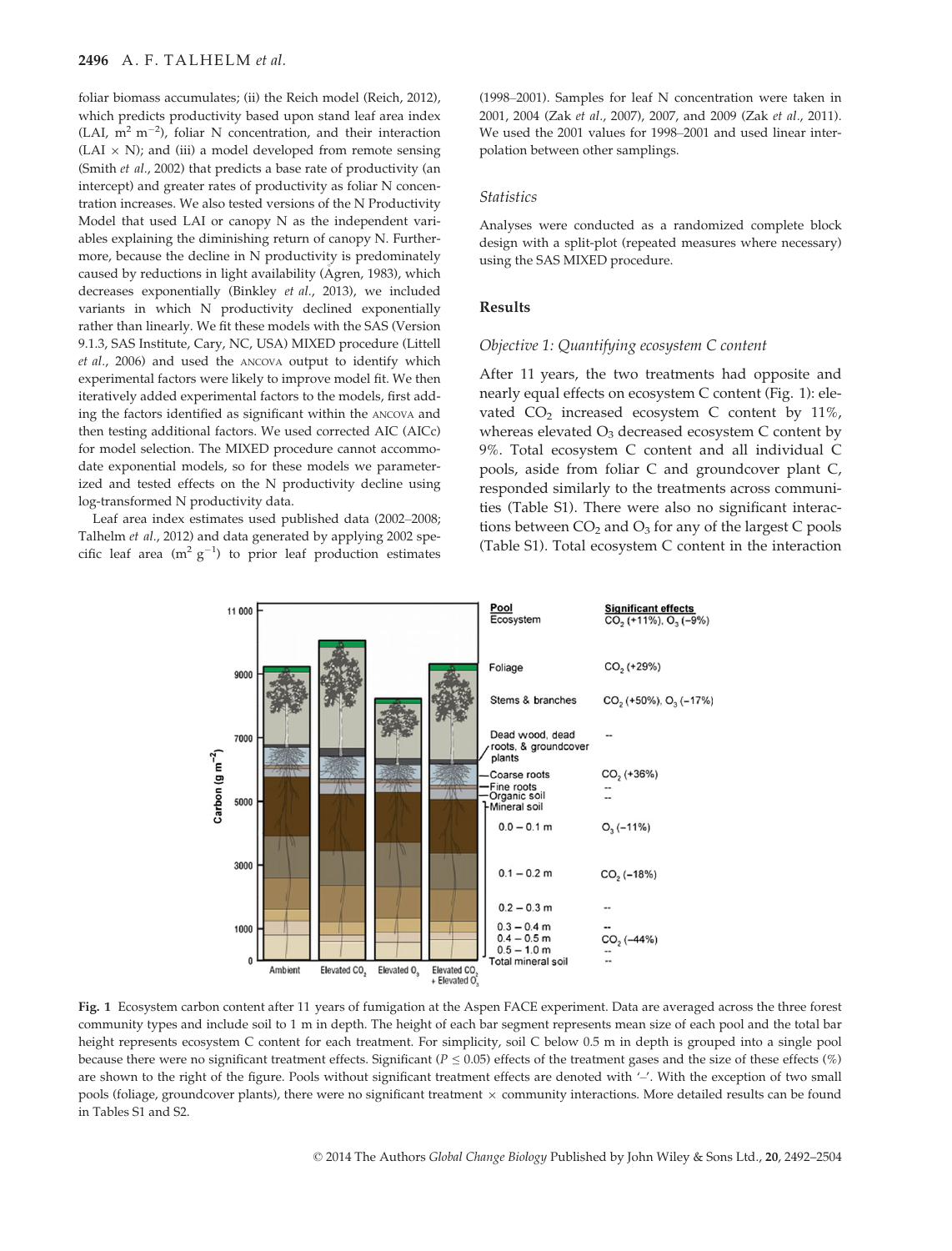treatment (elevated  $CO<sub>2</sub>$  and  $O<sub>3</sub>$ ) did not significantly differ from that under current ambient conditions (Fig. 1). The treatment effects on ecosystem C content resulted from differences in tree biomass, particularly woody tissues (branches, stem, and coarse roots), and lower C content in the near-surface mineral soil (Fig. 1). For tree C, the negative effect of elevated  $O_3$  was smaller  $(-15%)$  than the positive effect of elevated  $CO<sub>2</sub>$  (+44%). Changes in woody tissue C accounted for 96% of the increase in tree C under elevated  $CO<sub>2</sub>$  and 98% of the decrease in tree C under elevated  $O_3$  (Fig. 1, Table S1).

Leaves, fine roots, and groundcover plants together represented only 3.5% of ecosystem C (Fig. 1). While elevated  $CO<sub>2</sub>$  significantly increased fine root biomass in previous analyses (King et al., 2001; Pregitzer et al., 2008; Zak et al., 2011), this stimulation shrank from +44% in 1999 (King *et al.*, 2001) to an average of  $+12\%$ in 2006–2008 (Zak et al., 2011) and was not significant at the end of the experiment (Fig. 1). Similarly, a positive  $O<sub>3</sub>$  effect on fine root biomass in the aspen community in 2002 and 2005 (Pregitzer et al., 2008) was not apparent at the end of the experiment. Elevated  $O_3$  shifted the distribution of fine roots toward the soil surface  $(O_3 \times \text{depth: } P = 0.041$ ; data not shown), with slightly increased fine root C in the top 0.2 m of soil (+7  $\rm g$  m<sup>-2</sup>) and decreased fine root C elsewhere, particularly at 0.5–0.7 m in depth  $(-3 \text{ g m}^{-2})$ . For leaf C, the overall responses to  $CO<sub>2</sub>$  and  $O<sub>3</sub>$  were similar in magnitude to the respectively positive and negative effects of these gases on litter trap-based estimates of leaf production during the last 7 years of the experiment (Talhelm et al., 2012), but less consistent. Unlike these previous estimates, the  $CO<sub>2</sub>$  effect on leaf C was significant only in the two mixed species communities  $(CO<sub>2</sub> \times Com$ munity:  $P = 0.001$ ) and there was no significant  $O_3$ effect (Table S1). Groundcover plant C had a complex response to the treatments  $(CO_2 \times O_3 \times \text{community:})$  $P = 0.004$ , Table S1), which was likely a consequence of differences in light availability (Bandeff et al., 2006).

We also assessed tree C content at the species-level, though we did not include fine roots because they were not identified by species. For total tree C content (branches, stems, coarse roots, and leaves), the two species within the aspen-birch community responded similarly to the treatments (Treatment  $\times$  Species:  $P > 0.7$ ) and the proportion of community tree C represented by aspen was not influenced by  $CO<sub>2</sub>$  or  $O<sub>3</sub>$  (44  $\pm$  4%) aspen;  $P > 0.69$ ). However, there was not a uniform treatment response within the aspen-maple community: elevated  $CO<sub>2</sub>$  increased aspen tree C by 76% and decreased maple tree C by  $32\%$  (CO<sub>2</sub>  $\times$  species:  $P < 0.001$ ), while elevated O<sub>3</sub> decreased aspen tree C by 22% and changed maple tree C by <1% ( $O_3 \times$  species:  $P < 0.001$ ). The fraction of community tree C that was maple C decreased by  $10\%$  under elevated  $CO<sub>2</sub>$  $(P = 0.002)$ . In interpreting the treatment effects on maple, the competitive status of this species should be noted: the shade intolerant and fast growing aspen represented 87%  $(\pm 2\%)$  of tree C within this community and was taller throughout the experiment than the shade tolerant and slow growing maple (Figure S1). In comparison, height differences were not significant between aspen and birch until the final full year of the experiment (Figure S1). The species-level treatment effects in tree C content we observed are similar to those observed in analyses of tree N content (Zak et al., 2012) and leaf production (Talhelm et al., 2012). The one notable difference was that these previous analyses did not observe an  $O_3 \times$  species interaction in the aspen-maple community. However, the  $O_3 \times$  species interaction for leaf C in this community was also not significant in our analysis ( $P = 0.481$ ).

Neither  $CO<sub>2</sub>$  nor  $O<sub>3</sub>$  affected the total amount of C in the top 1 m of mineral soil. However, each gas significantly decreased mineral soil C content in one of the two depth increments nearest to the surface: soil C within the top 0.1 m of mineral soil was lower under elevated  $O<sub>3</sub>$ , whereas soil C from 0.1 to 0.2 m in depth was lower under elevated  $CO<sub>2</sub>$  (Fig. 1; Table S2). These portions of the soil contained more C than any other individual soil depth increments (Table S2). Soil C was also lower under elevated  $CO<sub>2</sub>$  at 0.4–0.5 m in depth (Fig. 1); but there were no additional treatment effects on soil C. The observed differences in soil C were in apparent contrast with a previous analysis of the top 0.2 m of mineral soil, wherein the only significant treatment effect was that soil C in the aspen community accumulated more slowly under elevated  $CO<sub>2</sub>$  (Talhelm et al., 2009). However, analyzing the top 0.2 m of soil as a single increment produced a result that was consistent with the earlier analysis  $(CO<sub>2</sub>$  effect in the aspen community:  $P = 0.085$ ).

## Objective 2: Quantifying NPP

Cumulatively, NPP increased by 39% under elevated  $CO<sub>2</sub>$  (P < 0.001), decreased by 10% under elevated  $O<sub>3</sub>$  $(P = 0.026)$ , and varied by more than 27% across communities ( $P < 0.001$ ). Interactions were not significant between treatments ( $P = 0.661$ ) or between the treatments and communities ( $P > 0.65$ ). Overall, tree productivity (NPP<sub>tree</sub>) comprised 95% of cumulative NPP. Treatment effects on cumulative  $NPP_{tree}$  (Table S3) were slightly larger than those for overall NPP, with a 42% increase in  $NPP_{tree}$  under elevated  $CO<sub>2</sub>$  and an 11% decrease in  $NPP_{tree}$  under elevated  $O_3$ . There were no significant interactions between the treatments or between the treatments and communities for NPP<sub>tree</sub>.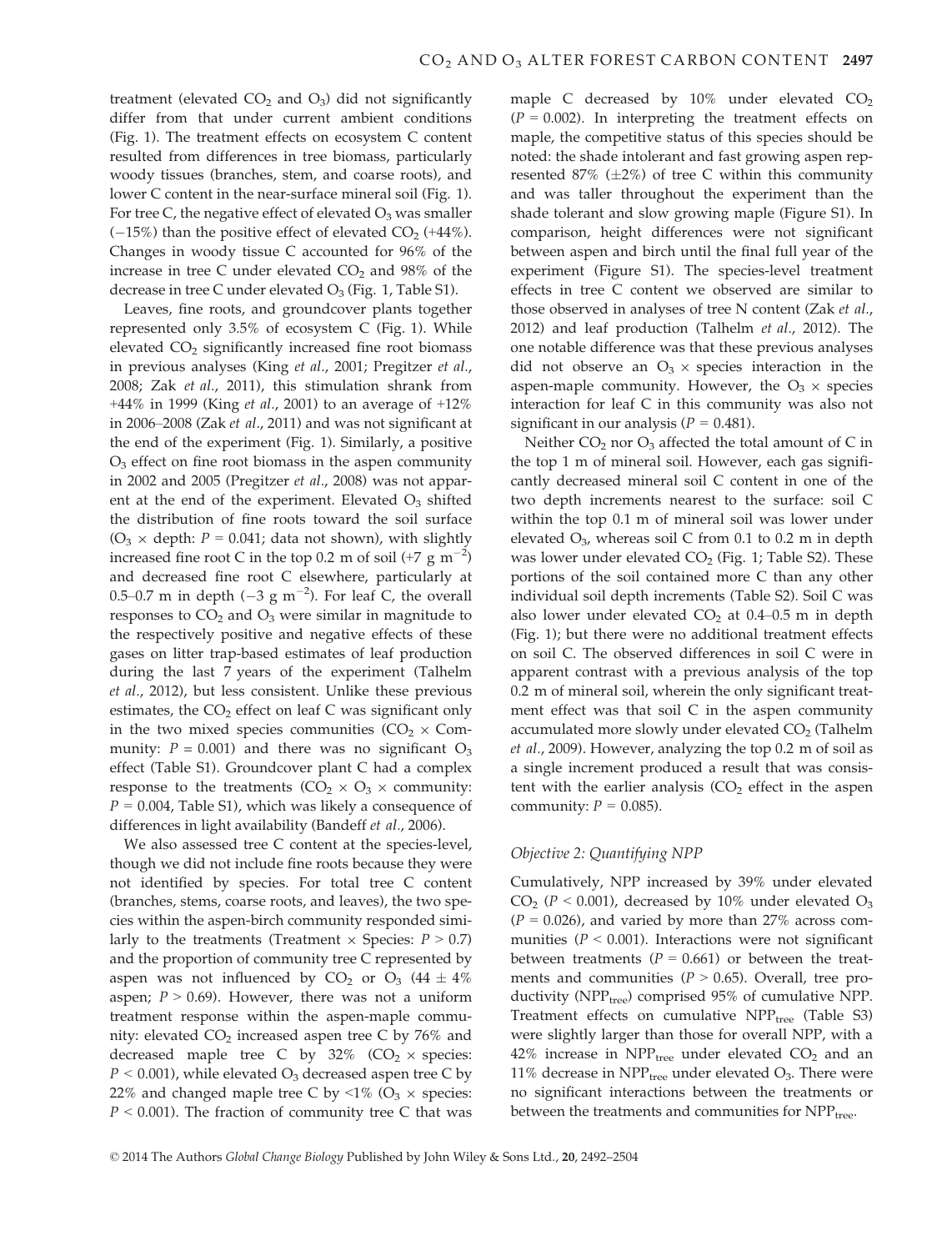Annual NPP increased greatly during the experiment across all treatments (Fig. 2a), with the exception of three individual years: 2000, 2004, and 2008. A previous analysis found that summer photosynthetic photon flux (PPF) strongly influenced tree growth and that 2000 and 2004 had comparatively low summer PPF (Kubiske et al., 2006). This analysis has not yet been extended to 2008. As noted in the analyses of NPP during the first 6 years and final 3 years of the experiment (King et al., 2005; Zak et al., 2011), the treatment effects on NPP were dynamic, particularly for  $O_3$  (Fig. 2a). From our comprehensive analysis, it is clear that the  $O_3$  effect on NPP gradually disappeared during the final 7 years of the experiment (dashed black line in Fig. 2b). Specifically, the  $O_3$  effect on NPP<sub>tree</sub> declined from a peak of  $-95$  g m<sup>-2</sup> in 2002 (P = 0.002) to -17 g m<sup>-2</sup> in 2008  $(P = 0.554$ ; linear  $r^2 = 0.66$ ,  $P = 0.026$ ). This diminishing impact of elevated  $O_3$  occurred despite persistent negative effects of elevated  $O_3$  on canopy N (Zak et al., 2011; Talhelm et al., 2012; Fig. 2c, P < 0.05 in 1999–2008), which only changed from  $-1.9 \text{ g m}^{-2}$  in 2002 to  $-1.5$  g m<sup>-2</sup> in 2008. Over a similar time period, the absolute effect of elevated  $CO<sub>2</sub>$  on  $NPP<sub>tree</sub>$  was fairly consistent, changing from  $+189 \text{ g m}^{-2}$  in 2001 to +200 g m<sup>-2</sup> in 2008 and peaking at +261 g m<sup>-2</sup> in 2005 (linear  $r^2 = 0.24$ ,  $P = 0.223$ ). However, the relative effect of elevated  $CO<sub>2</sub>$  on NPP<sub>tree</sub> declined linearly from  $+68\%$ in 2001 to  $+25\%$  in 2008 ( $r^2 = 0.58$ ,  $P = 0.029$ ). Elevated CO2 increased canopy N (Zak et al., 2011; Talhelm et al., 2012; Fig. 2c), an effect that did not consistently change in absolute or relative terms between 2001 and 2008 (linear  $r^2$  < 0.28,  $P > 0.19$ ).

Excluding C in the mineral soil, much of which existed prior to the experiment (Talhelm et al., 2009), variation in ecosystem C content exhibited a strong positive relationship with cumulative NPP (Fig. 3). This relationship was not affected by  $CO<sub>2</sub>$  or  $O<sub>3</sub>$ , except in the aspen community, wherein exposure to elevated  $O_3$  resulted in less C content than expected given the estimated amount of cumulative NPP. Although elevated  $O<sub>3</sub>$  decreased both soil C within the top 0.1 m of the mineral soil and cumulative NPP, there was not a clear link between soil C at this depth and forest productivity: regression relationships with cumulative estimates of NPP (Figure S2), total plant litter, aboveground litter, and fine root mortality were not significant ( $P > 0.25$ ). In comparison, mineral soil C at 0.1–0.2 m in depth was negatively related to cumulative NPP ( $P = 0.005$ , Figure S2).

# Objective 3: Identifying characteristics important for  $NPP_{tree}$

In the selected model for NPP<sub>tree</sub> (Table S4), stands with more cumulative canopy N (g foliar N  $m^{-2}$  of ground



Fig. 2 (a) NPP, (b) actual NPP effect sizes and effects modeled from canopy N differences, (c) canopy N, and (d) marginal N  $productivity$  [(NPP<sub>tree(elevated)</sub> - NPP<sub>tree(ambient)</sub>)/(Canopy  $N_{\text{(elevated)}} - \text{Ca nopy } N_{\text{(ambient)}}$ ]. In (b), black lines show actual NPP effect sizes (elevated/ambient,  $1 =$  no effect) and red lines show effect sizes modeled from canopy N differences; black symbols shown in (b) only when actual NPP effects are significant ( $P < 0.05$ ). In (b), groundcover plants are assumed to be unresponsive to modeled changes in  $NPP_{\text{tree}}$ . Bars are  $\pm 1SE$ .

area) had greater cumulative  $NPP_{tree}$  (Fig. 4a), but N productivity (NPP<sub>tree</sub> per canopy N) decreased as canopy N accrued (Fig. 4b; sensu Agren, 1983). The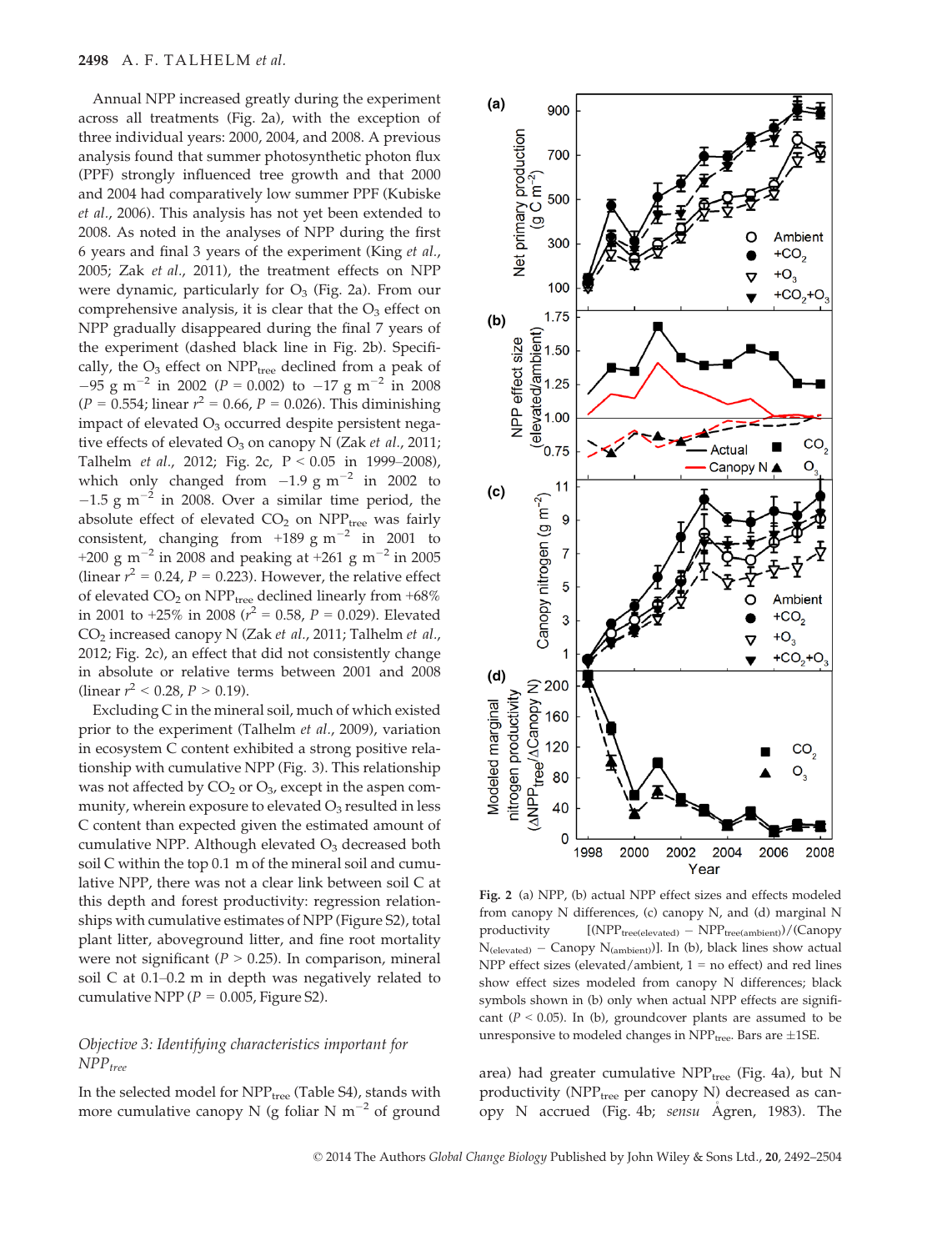

Fig. 3 The relationship between cumulative NPP (through 2008) and C stored within the plant, dead wood and roots, and soil organic horizon pools at the conclusion of the experiment (2009). The overall regression fit is  $r^2 = 0.96$ , although the amount of ecosystem C relative to NPP is smaller under elevated  $O_3$  in the aspen community  $(O_3 \times$  Community:  $P = 0.003$ ).

decrease in N productivity with canopy N accrual was exponential in the selected model (Table S5,  $r^2 = 0.93$ ). However, there was not a substantial difference in model fit or AICc between the selected exponential model and one with a linear decline in N productivity with canopy N accrual ( $r^2 = 0.92$ , Table S4). Cumulative canopy N, leaf area  $(m^2 m^{-2})$ , and canopy leaf mass (g m<sup>-2</sup>) were correlated with each other ( $n = 36$ ,  $r > 0.80$ ,  $P < 0.001$ ; Table S3). Likewise, annual canopy N (Fig. 2c), leaf area (Figure S3), and canopy leaf mass (Talhelm et al., 2012) responded similarly to the treatments through time. However, canopy N was the best predictor of NPP<sub>tree</sub> (Table S4).

Neither  $CO<sub>2</sub>$  nor  $O<sub>3</sub>$  affected the rate at which N productivity decreased with canopy N accrual (i.e. slopes in Fig. 4b were not different:  $P > 0.25$ ). Cumulative  $NPP<sub>tree</sub>$  was greater under elevated  $CO<sub>2</sub>$  because of increases in both canopy N content  $(+28\%, P < 0.001)$ and the maximum rate of N productivity (N productivity<sub>max</sub>, the y-intercept in Fig. 4b; +28%,  $P < 0.001$ ). Communities also differed in both of these traits  $(P < 0.035)$ . In contrast, the negative effect of elevated  $O<sub>3</sub>$  on cumulative NPP<sub>tree</sub> resulted from decreased canopy N ( $-21\%$ ,  $P < 0.001$ ), as there was no meaningful impact on cumulative N productivity $_{\text{max}}$  (-2%,  $P = 0.659$ .

To understand the annual treatment effects on NPP, we parameterized the selected cumulative  $NPP_{tree}$ model (Canopy N  $\times$  e<sup>[x  $\times$  Canopy N]</sup>) with annual data, again using AICc for model selection. The annual



Fig. 4 Cumulative canopy N in relation to (a) cumulative tree productivity and (b) N productivity, with lines displayed representing mixed model estimates of these relationships (community effects not shown for simplicity). Slopes in (b) do not differ, but intercepts differ by community  $(P = 0.031)$  and between ambient  $CO<sub>2</sub>$  and elevated  $CO<sub>2</sub>$  ( $P < 0.001$ ). Ozone effects on the slopes and intercepts were not significant ( $P > 0.25$ ). The simplified model in (a) has a fit of  $r^2 = 0.87$ . Community effects in the full model (Table S5;  $r^2 = 0.93$ ) shift the lines vertically.

models differed from the cumulative model in several years:  $O_3$  affected N productivity<sub>max</sub> (positive effect: 1998, 2000; negative effect: 2006) and the rate at which N productivity declined (faster declines: 1999, 2000), and there was no community effect on N productivity $_{\text{max}}$  in 2003.

Two further analyses provided additional insight into the annual treatment effects on NPP. In both analyses, we isolated the influence of canopy N on NPP by applying the annual NPP<sub>tree</sub> model for the elevated  $CO<sub>2</sub>$  or  $O<sub>3</sub>$  treatments to the matching ambient stands (18 pairs at the ring-section level). In the first analysis (red lines in Fig. 2b), the modeled effects on NPP created by the differences in canopy N between ambient and elevated  $O_3$  (dashed red line) closely matched the observed  $O_3$  effects on NPP (dashed black line) in terms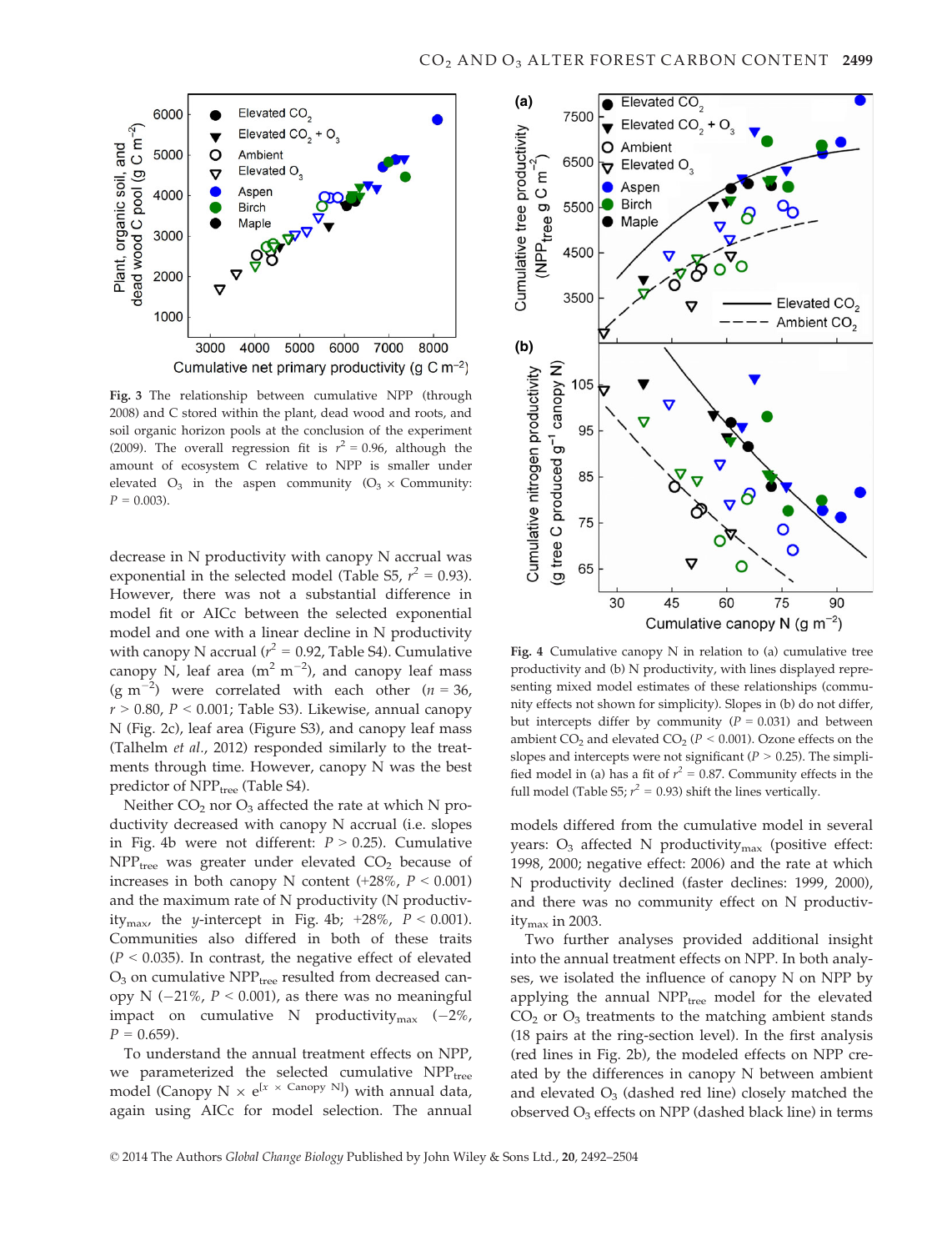of both annual effect size  $(r = 0.82, P = 0.002)$  and cumulative effect on NPP (modeled NPP effect of  $-12\%$  vs. actual effect of  $-10\%$ ). For elevated CO<sub>2</sub>, the modeled effects on NPP created by the differences in canopy N (solid red line) were strongly correlated with the observed effects on NPP (solid black line;  $r = 0.80$ ,  $P = 0.003$ ), but the modeled effects underestimated the total  $CO<sub>2</sub>$  effect on an annual and cumulative basis (modeled cumulative NPP effect of +14% vs. actual effect of +39%). In the second analysis (Fig. 2d), we created annual estimates of the marginal increase in  $NPP_{tree}$  caused by additional canopy N ( $\triangle NPP_{tree}/\triangle N$ ). Here, marginal N productivity decreased by more than a factor of 10 during the experiment, meaning that differences in canopy N created by elevated  $CO<sub>2</sub>$  or  $O<sub>3</sub>$ had gradually smaller impacts on NPP.

## Discussion

# Objective 1: Quantifying ecosystem C content

At the decadal time-scale of our experiment, changes in total ecosystem C content (Fig. 1) were consistent with our a priori hypotheses: C content was enhanced by elevated  $CO<sub>2</sub>$  and decreased by elevated  $O<sub>3</sub>$ . In the interaction treatment (elevated  $CO<sub>2</sub>$  and  $O<sub>3</sub>$ ), the gases had counteracting influences on total ecosystem C content (Fig. 1). Aside from maple, the effects of  $CO<sub>2</sub>$  and  $O<sub>3</sub>$  on tree and ecosystem C content were consistent across species and communities. Although maple responded negatively to  $CO<sub>2</sub>$  and was unaffected by  $O<sub>3</sub>$  (Kubiske et al., 2007; Talhelm et al., 2012; Zak et al., 2012), the unique treatment effects on this species were mediated by competition from aspen, the faster growing and more dominant species in this community. A similar result was observed at the Bangor FACE experiment, wherein the slower growing Fagus sylvatica did not respond to elevated  $CO<sub>2</sub>$  when living in competition with two faster growing species (Smith et al., 2013). Qualitatively, our overall findings match the broadly hypothesized effects of  $CO<sub>2</sub>$  and  $O<sub>3</sub>$  on forest C content (Eriksson & Welander, 1956; Sitch et al., 2007; Norby & Zak, 2011; Ainsworth et al., 2012). However, some key elements of the C cycle contributed to these overall results in unexpected ways.

Elevated  $CO<sub>2</sub>$  caused an increase in ecosystem C content that was similar to that of other young temperate forests exposed to elevated  $CO<sub>2</sub>$  in FACE experiments. In each of these forests, elevated  $CO<sub>2</sub>$  increased tree C content (Norby et al., 2004; Liberloo et al., 2009; McCarthy et al., 2010; Hoosbeek et al., 2011; Smith et al., 2013). While the accumulation of additional tree C was nearly always in woody tissues, additional tree growth at Oak Ridge FACE occurred almost exclusively as increased fine root biomass (Norby et al., 2004). Furthermore, mature temperate trees in Switzerland showed almost no growth response to 8 years of exposure to elevated CO<sub>2</sub> (Bader et al., 2013). The Oak Ridge FACE experiment (Iversen et al., 2012) was also unique among these forest FACE experiments as the only site in which elevated CO<sub>2</sub> increased soil C content (Hoosbeek & Scarascia-Mugnozza, 2009; Hoosbeek et al., 2011; Phillips et al., 2012). Besides our study, an open-top chamber experiment in a Florida scrub-oak forest (Langley et al., 2009) was the only other forest experiment wherein elevated  $CO<sub>2</sub>$  had long-term negative effects on soil C.

We are aware of two other free-air forest  $O_3$  fumigation experiments (Matyssek et al., 2010a,b; Díaz-de-Quijano et al., 2012); elevated  $O_3$  decreased tree biomass in both experiments, but neither experiment reported soil C measurements. In general, there are very few other experimental observations of the effect of  $O_3$  on soil C with which to compare our results (Talhelm et al., 2009). However, coupled climate-biogeochemical cycling models predict that elevated  $O_3$  will decrease soil C (Ren et al., 2007; Sitch et al., 2007), as it did within the top 0.1 m of mineral soil in our study (Fig. 1). The sensitivity of woody biomass to  $O_3$  was also consistent with previous research: In a temperate forest productivity model, woody biomass was more responsive to  $O_3$  than leaves or roots (Ollinger *et al.*, 1997), a prediction supported by a meta-analysis of  $O_3$ effects on tree productivity (Wittig et al., 2009).

# Objective 2: Quantifying NPP

Given our previous observations of NPP (King et al., 2005; Zak et al., 2011), it was unsurprising that elevated  $CO<sub>2</sub>$  had a larger effect than elevated  $O<sub>3</sub>$  on cumulative NPP. In the first 6 years of the experiment, elevated  $CO<sub>2</sub>$  stimulated NPP and elevated  $O<sub>3</sub>$  diminished NPP (King et al., 2005), but only elevated  $CO<sub>2</sub>$  caused significant changes in NPP during the final 3 years (Zak et al., 2011). Variation in NPP had clear consequences for ecosystem C content: there was a strong positive relationship between ecosystem C content excluding the mineral soil and cumulative NPP (Fig. 3) and a negative relationship between cumulative NPP and mineral soil C at 0.1–0.2 m in depth (Figure S2). The amount of C in pools other than the mineral soil was lower than expected based upon cumulative NPP under elevated  $O_3$  in the aspen community (Fig. 3). This effect is consistent with an earlier increase in the production of fine roots, which are ephemeral, under elevated  $O_3$  in this community (Pregitzer et al., 2008). Aside from this community  $\times$  O<sub>3</sub> interaction, it is notable that none of the other previously observed treatment effects on fine root, groundcover, and leaf production (King et al.,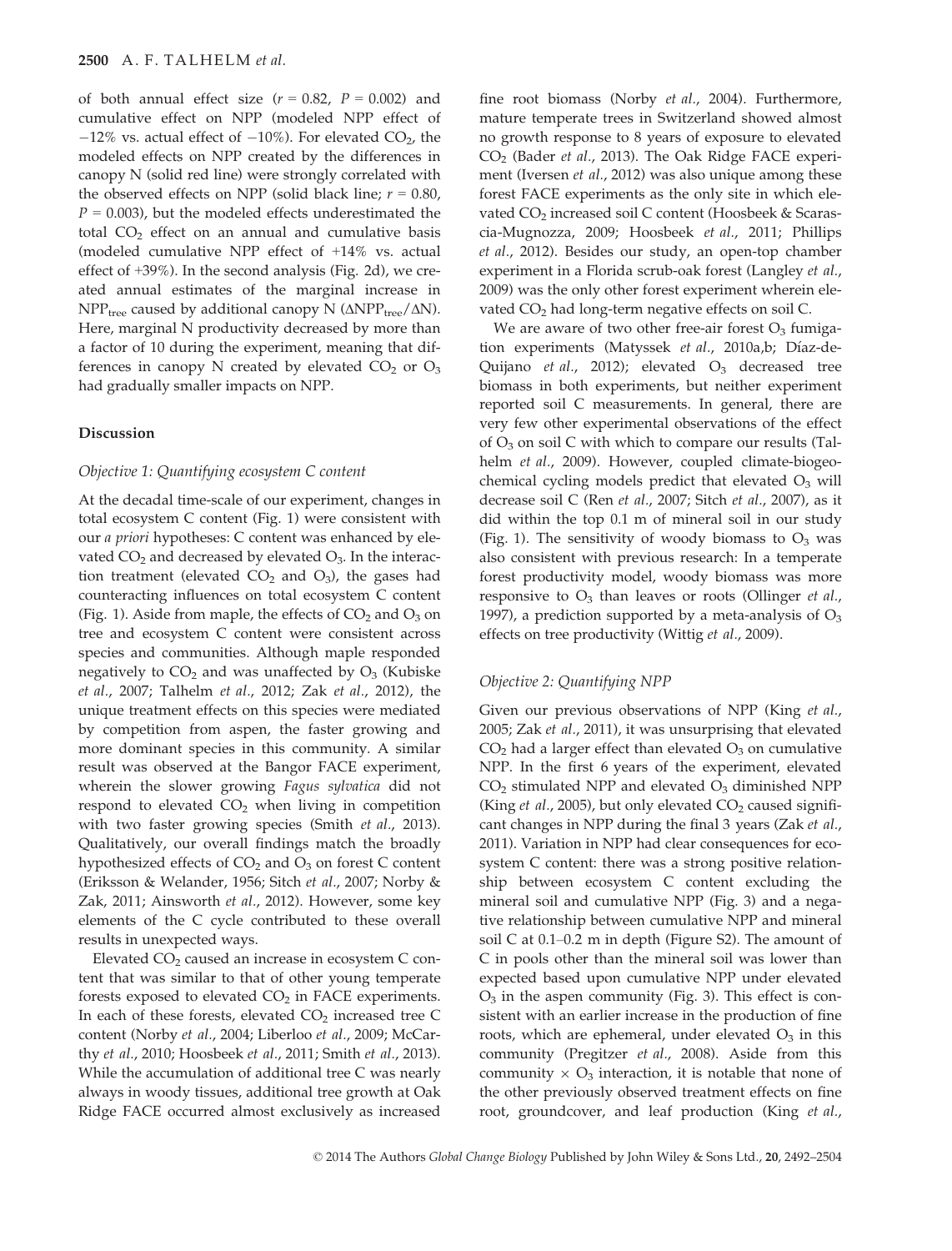2005; Bandeff et al., 2006; Pregitzer et al., 2008; Talhelm et al., 2012, Table S3) influenced the relationship between cumulative NPP and the quantity of C in pools other than the mineral soil because these tissues represented approximately 40% of cumulative NPP.

There is indirect evidence that elevated  $CO<sub>2</sub>$  stimulated both total heterotrophic respiration  $(R<sub>h</sub>)$  and the relative fraction of NPP respired by heterotrophs. The increase in cumulative NPP under elevated  $CO<sub>2</sub>$ included a 32% increase in leaf litter production (Table S3) and a 30% increase in fine root litter (A.F. Talhelm, K.S. Pregitzer, unpublished data), but the rate of C accumulation within the mineral and organic soil was similar or slower under elevated  $CO<sub>2</sub>$  than under ambient conditions (Talhelm et al., 2009; Zak et al., 2011). Increased  $R_h$  is consistent with repeated observations of greater activity of two important litter-degrading extracellular enzymes (cellobiohydrolase and N-acetylglucosaminidase) in the soil under elevated  $CO_2$  (Edwards & Zak, 2011). Increased  $R_h$ under elevated  $CO<sub>2</sub>$  also has been observed at the Duke Forest FACE experiment (Hamilton et al., 2002; Drake et al., 2011) and attributed to faster turnover of root-derived C (Phillips et al., 2012). These observations indicate that elevated  $CO<sub>2</sub>$  stimulates forest C cycling as a whole, including autotrophic and heterotrophic components.

The responses of soil C and  $R_h$  have important implications for the long-term effects of elevated  $CO<sub>2</sub>$  on forest biogeochemistry. It has been hypothesized that the stimulation of NPP by elevated  $CO<sub>2</sub>$  will be progressively limited by decreased N availability, a consequence of N sequestration in accumulating organic matter (Luo et al., 2004). This process has not occurred in our experiment (Zak et al., 2011). Instead, elevated CO2 created positive feedbacks in organic matter cycling, sustaining increased canopy N (Fig. 2c) and increased tree N content (Zak et al., 2012). In fact, the negative relationship between soil C at 0.1–0.2 m in depth and cumulative NPP (Figure S2) provides some indication that the opposite of progressive N limitation occurred (Zak *et al.*, 1993), wherein elevated  $CO<sub>2</sub>$  has primed the mineralization of C and N in the soil (Phillips et al., 2012). Within the top 0.5 m of mineral soil, there was a strong positive correlation between the C and N pools within each increment ( $n = 36$ ,  $r > 0.95$ ); in depth increments where soil C pools were smaller under elevated  $CO<sub>2</sub>$  (Fig. 1), soil N pools were also smaller (A.F. Talhelm, K.S. Pregitzer, unpublished data). The negative relationship between soil C and cumulative NPP, together with lack of any significant relationship between NPP and soil C within the top 0.1 m (Figure S2) and the infrequency with which elevated  $CO<sub>2</sub>$  has increased soil C in other FACE experiments (Iversen et al., 2012), suggests that soil C accumulation cannot be simplistically linked to NPP (Phillips et al., 2012).

The effects of elevated  $O_3$  on C content within the mineral and organic soil were similar to those of elevated  $CO<sub>2</sub>$  (negative or neutral; Fig. 1, Talhelm et al., 2009; Zak et al., 2011). Unlike elevated  $CO<sub>2</sub>$ , elevated  $O<sub>3</sub>$ had little effect (+3%) on cumulative plant litter production (leaves, groundcover plants, fine roots, etc.). Here, smaller leaf production (Talhelm et al., 2012; Table S3) was offset by greater fine root litter production (Pregitzer et al., 2008) and groundcover plant growth (Bandeff et al., 2006; Table S1). The combination of decreased surface mineral soil C (Fig. 1) and unchanged plant litter inputs suggests that elevated  $O_3$  had a modest positive effect on  $R_h$ . Among litter-degrading enzymes, cellobiohydrolase activity was not consistently affected by elevated  $O_3$ , but elevated  $O_3$  was associated with higher N-acetylglucosaminidase activity within the soil Ap horizon (Edwards & Zak, 2011). We are unaware of any previous observations of  $R<sub>h</sub>$  under elevated  $O<sub>3</sub>$ .

# Objective 3: Identifying characteristics important for  $NPP_{tree}$

The AICc-selected model for cumulative  $NPP_{\text{tree}}$  was similar to the Nitrogen Productivity Model (Agren, 1983); both models predict differences in NPP based upon canopy  $N$  and  $N$  productivity (NPP<sub>tree</sub>/canopy N), but there were two differences. First, canopy N was the predictor of N productivity in the selected model instead of leaf mass (Fig. 4b). Second, an exponential, rather than linear, function described the decline in N productivity as canopy N accumulated. This type of decline matches the widely observed pattern of canopy light absorption, wherein marginal gains in light absorption from additional foliage decrease exponentially during canopy development (Binkley et al., 2013). Our model selection contrasts with a recent cross-site analysis, in which the combination of leaf area and leaf N concentration was the best predictor of aboveground forest productivity (Reich, 2012). However, a comparatively narrow range of leaf traits and environmental conditions was present in our experiment.

The decrease in canopy  $N$  under elevated  $O_3$ (Fig. 2c) could be a consequence of a shift in C allocation. Elevated  $O_3$  consistently limited leaf production (Talhelm *et al.*, 2012), whereas  $O_3$  effects on fine root biomass were often positive or neutral (Pregitzer et al., 2008). A shift in allocation belowground also occurred with the free-air  $O_3$  fumigation of a spruce-beech forest (Matyssek et al., 2010a; Nikolova et al., 2010), a response attributed to  $O_3$  impacts on cytokinin hormones. However, such a shift in allocation may not be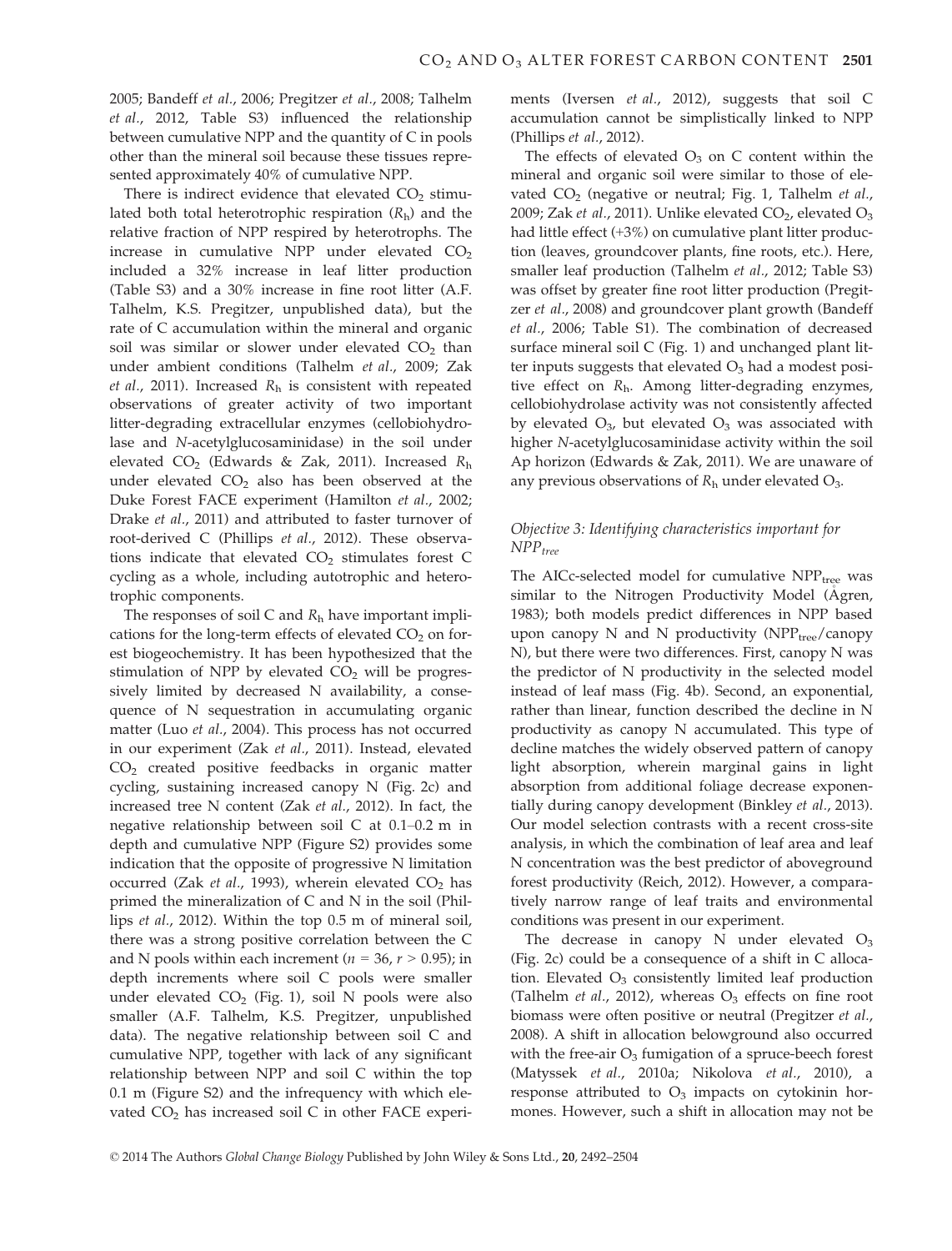universal: a meta-analysis dominated by chamber experiments did not find a consistent effect of  $O_3$  on tree root : shoot ratios (Wittig et al., 2009).

Because  $NPP_{tree}$  was a function of canopy N, the disappearance of the  $O_3$  effect on annual NPP (Fig. 2b) despite the consistent negative effect on canopy N (Fig. 2c) might seem to indicate a weakening physiological impact of  $O_3$ . However, this conclusion was not supported by our analyses. First, when parameterizing the canopy productivity model for individual years,  $O_3$ was not a consistent influence. Second, the modeled  $O_3$ effects on NPP based solely on canopy N differences corresponded well with the observed NPP effects (Fig. 2b). Finally, the marginal impact of canopy N on NPP declined steadily during the experiment (Fig. 2d). Together, these results suggest that rather than a weakening physiological impact of  $O<sub>3</sub>$ , decreases in canopy N caused large declines in NPP early in the experiment, but the importance of this effect diminished as canopy development increased. The weakening effect of  $O<sub>3</sub>$  on NPP (Fig. 2b) implies that long-term forest productivity may be surprisingly insensitive to  $O_3$ .

The relative stimulation of NPP by elevated  $CO<sub>2</sub>$ peaked several years into experiment, then declined to approximately +25% during the final 2 years (Fig. 2b). Elevated  $CO<sub>2</sub>$  experiments frequently report similar declines in the relative stimulation of NPP with time, with this decline attributed to increasing N limitation, shifts in species composition, or ontogenetic effects (Leuzinger et al., 2011). Nitrogen availability has limited the stimulation of NPP in other FACE studies in young temperate forests (e.g., McCarthy et al., 2010; Norby et al., 2010), but there was no evidence of this at Aspen FACE (Zak et al., 2011). Likewise, the only observed effect on species composition favored aspen, the more productive species. However, there is evidence that stand ontogeny influenced the response to elevated  $CO<sub>2</sub>$ . As with elevated  $O<sub>3</sub>$ , differences in canopy N content created by elevated  $CO<sub>2</sub>$  (Fig. 2c) had large effects on NPP early in the experiment (solid red line in Fig. 2b). With time, canopy development increased and the marginal impact of canopy N on NPP declined (Fig. 2d). Thus, during the last several years of the experiment, increased N productivity (Fig. 4b) was the dominant reason NPP remained higher under elevated  $CO<sub>2</sub>$  (Fig 2a). This implies that if the experiment had not ended, the positive effects of elevated CO<sub>2</sub> on NPP and the C content of pools other than the mineral soil (Fig. 3) would have continued until the stands were harvested or limitations were imposed by other factors. Mature forests have shown little response to elevated  $CO<sub>2</sub>$  (Bader et al., 2013) and appear to be more limited by nutrient and hydraulic constraints than C uptake (Körner, 2003; Palacio et al.,

2014). Elevated  $CO<sub>2</sub>$  could have accelerated the eventual onset of these limitations at Aspen FACE, but this was not apparent during our experiment. Although elevated  $CO<sub>2</sub>$  increased tree height (Figure S1), it also increased leaf and canopy conductance (Uddling et al., 2009). Likewise, the additional plant N accumulated under elevated  $CO<sub>2</sub>$  at the end of the experiment (Zak et al., 2012) was equivalent to only 1% of total soil N (A.F. Talhelm, K.S. Pregitzer, unpublished data).

## Implications

The value of each FACE experiment is not that it is uniquely predictive of future terrestrial C cycling, but that it creates insight into the mechanisms that control forest C cycling at broader scales (Norby & Zak, 2011). Although elevated  $CO<sub>2</sub>$  and elevated  $O<sub>3</sub>$  had counteracting effects on ecosystem C content, this particular result should not be extrapolated in time or space. Differences in NPP were explained by two mechanisms: the accrual of canopy N (Fig. 2c) and the rate of N productivity (NPP/canopy N; Fig. 4). Elevated  $CO<sub>2</sub>$  enhanced NPP because it increased both canopy N and N productivity, while elevated  $O_3$  only decreased canopy N. With time, increasing canopy development diminished the impact of canopy N differences on NPP, but changes in N productivity continued to be important. Consequently, the  $O_3$  effect on NPP was eliminated, but the  $CO_2$  effect persisted (Fig. 2). This implies that  $O_3$  may not have decreased annual NPP into the future, lessening its cumulative impact. For instance, if recent (2006–2008) rates of NPP were sustained through a 30-year harvest rotation that is common for aspen in this region (Perala, 1977), the  $O_3$  effect on cumulative NPP would have been only  $-4\%$ . However, we cannot state that  $O_3$ would have a limited impact on C cycling at this time scale because we have not identified a mechanism linking O<sub>3</sub> effects on soil C to plant productivity. At a larger spatial scale, the influences of  $CO<sub>2</sub>$  and  $O<sub>3</sub>$  on forest C sequestration depend on forest management, stand turnover, and interaction of these factors with  $CO<sub>2</sub>$  and  $O<sub>3</sub>$  at a landscape level (Körner, 2006).

# Acknowledgements

The U.S. Department of Energy's Office of Biological and Environmental Research and the USDA Forest Service, Northern Experiment Station supported this work. We thank the many individuals who contributed to this project.

# References

Ågren GI (1983) Nitrogen productivity of some conifers. Canadian Journal of Forest Research, 13, 494–500.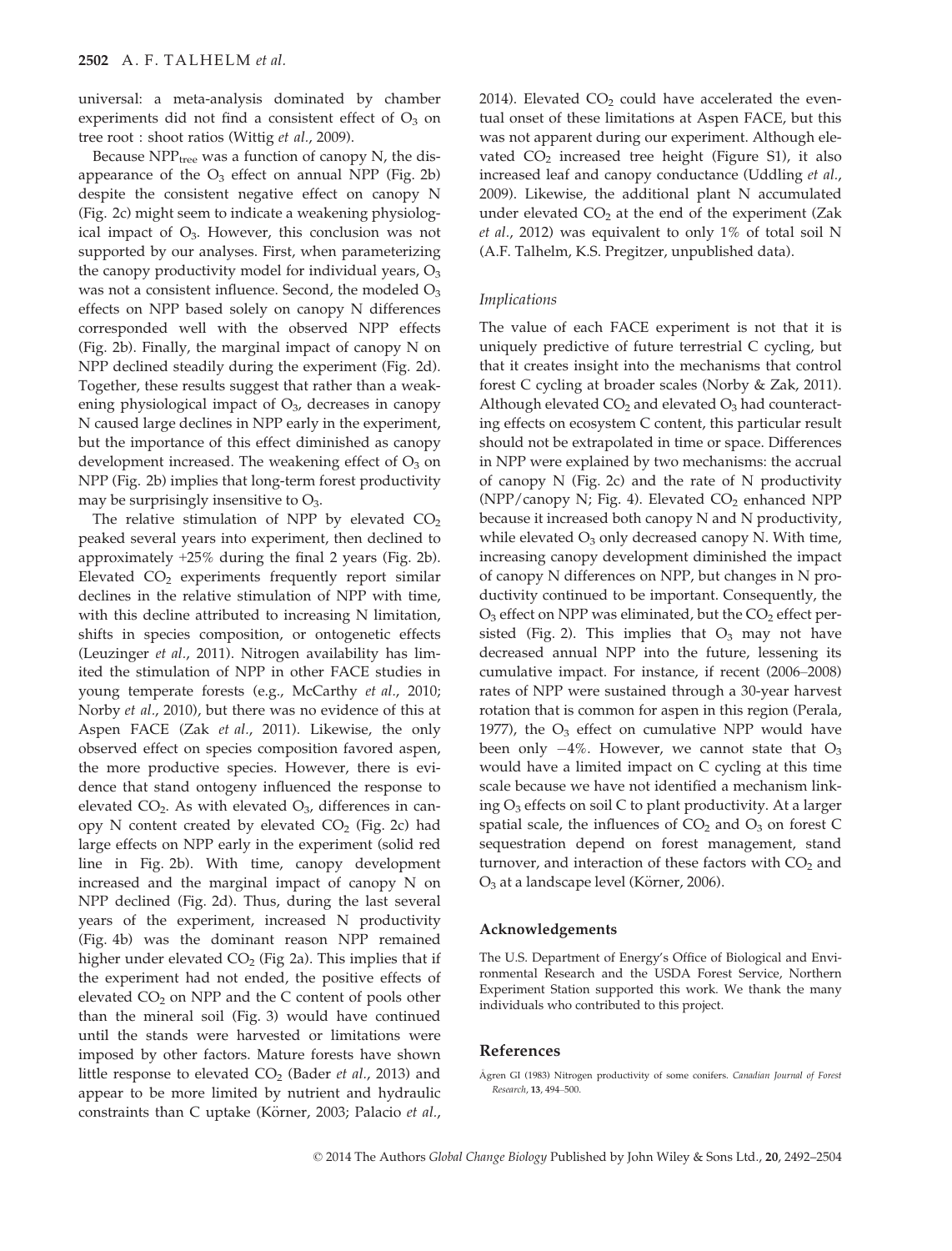- Ainsworth EA, Long SP (2005) What have we learned from 15 years of free-air  $CO<sub>2</sub>$ enrichment (FACE)? A meta-analytic review of the responses of photosynthesis, canopy properties and plant production to rising CO<sub>2</sub>. New Phytologist, 165, 351-372.
- Ainsworth EA, Yendrek CR, Sitch S, Collins WJ, Emberson LD (2012) The effects of tropospheric ozone on net primary productivity and implications for climate change. Annual Review of Plant Biology, 63, 637–661.
- Ali AA, Medlyn BE, Crous KY, Reich PB (2013) A trait-based ecosystem model suggests that long-term responsiveness to rising atmospheric CO2 concentration is greater in slow-growing than fast-growing plants. Functional Ecology, 27, 1011– 1022.
- Bader MKF, Leuzinger S, Keel SG, Siegwolf RT, Hagedorn F, Schleppi P, Körner  $C(2013)$  Central European hardwood trees in a high- $CO<sub>2</sub>$  future: synthesis of an 8-year forest canopy CO<sub>2</sub> enrichment project. Journal of Ecology, 101, 1509-1519.
- Ballantyne AP, Alden CB, Miller JB, Tans PP, White JWC (2012) Increase in observed net carbon dioxide uptake by lands and oceans during the past 50 years. Nature, 488, 70–73.
- Bandeff JM, Pregitzer KS, Loya WM, Holmes WE, Zak DR (2006) Overstory community composition and elevated atmospheric CO<sub>2</sub> and O<sub>3</sub> modify understory biomass production and nitrogen acquisition. Plant and Soil, 282, 251–259.
- Binkley D, Campoe OC, Gspaltl M, Forrester DI (2013) Light absorption and use efficiency in forests: why patterns differ for trees and stands. Forest Ecology and Management, 288, 5–13.
- Bradley KL, Pregitzer KS (2007) Ecosystem assembly and terrestrial C balance under elevated CO<sub>2</sub>. Trends in Ecology and Evolution, 22, 538-547.
- Brown HT, Escombe F (1902) The influence of varying amounts of carbon dioxide in the air on the photosynthetic process of leaves and on the mode of growth of plants. Proceedings of the Royal Society of London, 70, 397–413.
- Curtis PS, Wang X (1998) A meta-analysis of elevated CO<sub>2</sub> effects on woody plant mass, form, and physiology. Oecologia, 113, 299–313.
- Díaz-de-Quijano M, Schaub M, Bassin S, Volk M, Peñuelas J (2012) Ozone visible symptoms and reduced root biomass in the subalpine species Pinus uncinata after 2 years of free-air ozone fumigation. Environmental Pollution, 169, 250–257.
- Dickson RE, Lewin KF, Isebrands JG et al. (2000) Forest atmosphere carbon transfer storage-II (FACTS II) - The aspen free-air  $CO<sub>2</sub>$  and  $O<sub>2</sub>$  enrichment (FACE) project: an overview. USDA Forest Service North Central Research Station. General Technical Report NC-214. 68 pp.
- Drake JE, Gallet-Budynek A, Hofmockel KS et al. (2011) Increases in the flux of carbon belowground stimulate nitrogen uptake and sustain the long-term enhancement of forest productivity under elevated CO<sub>2</sub>. Ecology Letters, 14, 349-357.
- Edwards IP, Zak DR (2011) Fungal community composition and function after longterm exposure of northern forests to elevated atmospheric CO<sub>2</sub> and tropospheric O3. Global Change Biology, 17, 2184–2195.
- Eriksson E, Welander P (1956) On a mathematical model of the carbon cycle in nature. Tellus, 8, 155–175.
- Fahey TJ, Arthur MA (1994) Further studies of root decomposition following harvest of a northern hardwoods forest. Forest Science, 40, 618–629.
- Fahey TJ, Hughes JW, Pu M, Arthur MA (1988) Root decomposition and nutrient flux following whole-tree harvest of northern hardwood forest. Forest Science, 34, 744– 768.
- Felzer B, Reilly J, Melillo J et al. (2005) Future effects of ozone on carbon sequestration and climate change policy using a global biogeochemical model. Climatic Change, 73, 345–373.
- Gough CM, Vogel CS, Kazanski C et al. (2007) Coarse woody debris and the carbon balance of a north temperate forest. Forest Ecology & Management, 244, 60-67.
- Hamilton JG, De Lucia EH, George K, Naidu SL, Finzi AC, Schlesinger WH (2002) Forest carbon balance under elevated CO<sub>2</sub>. Oecologia, 131, 250-260.
- Hendrey GR, Ellsworth DS, Lewin KF, Nagy J (1999) A free-air enrichment system for exposing tall forest vegetation to elevated atmospheric CO<sub>2</sub>. Global Change Biology, 5, 293–300.
- Hoosbeek MR, Scarascia-Mugnozza GE (2009) Increased litter build up and soil organic matter stabilization in a poplar plantation after 6 years of atmospheric CO2 enrichment (FACE): final results of POP-EuroFACE compared to other forest FACE experiments. Ecosystems, 12, 220–239.
- Hoosbeek MR, Lukac M, Velhorst EJ, Smith AR, Godbold DL (2011) Free atmospheric CO<sub>2</sub> enrichment increased above ground biomass but did not affect symbiotic N<sub>2</sub>fixation and soil carbon dynamics in a mixed deciduous stand in Wales. Biogeosciences, 8, 353–364.
- Hutchinson GE (1948) Circular causal systems in ecology. Annals of the New York Academy of Sciences, 50, 221–246.
- Iversen CM, Keller JK, Garten CT, Norby RJ (2012) Soil carbon and nitrogen cycling and storage throughout the soil profile in a sweetgum plantation after 11 years of CO2-enrichment. Global Change Biology, 18, 1684–1697.
- Joslin JD, Gaudinski JB, Torn MS, Riley WJ, Hanson PJ (2006) Fine-root turnover patterns and their relationship to root diameter and soil depth in a 14C-labeled hardwood forest. New Phytologist, 172, 523–535.
- Karnosky DF, Zak DR, Pregitzer KS et al. (2003) Tropospheric O<sub>3</sub> moderates responses of temperate hardwood forests to elevated CO2: a synthesis of molecular to ecosystem results from the Aspen FACE project. Functional Ecology, 17, 289– 304.
- King J, Pregitzer K, Zak D et al. (2001) Fine-root biomass and fluxes of soil carbon in young stands of paper birch and trembling aspen as affected by elevated atmospheric CO<sub>2</sub> and tropospheric O<sub>3</sub>. Oecologia, 128, 237-250.
- King JS, Kubiske ME, Pregitzer KS et al. (2005) Tropospheric O<sub>3</sub> compromises net primary productivity in young stands of trembling aspen, paper birch, and sugar maple in response to elevated atmospheric CO<sub>2</sub>. New Phytologist, 168, 623-636.
- Körner C (2003) Carbon limitation in trees. Journal of Ecology, 91, 4–17.
- Körner C (2006) Plant CO<sub>2</sub> responses: an issue of definition, time and resource supply. New Phytologist, 172, 393–411.
- Kubiske ME, Quinn VS, Heilman WE et al. (2006) Interannual climatic variation mediates elevated CO<sub>2</sub> and O<sub>3</sub> effects on forest growth. Global Change Biology, 12, 1054-1068.
- Kubiske ME, Quinn VS, Marquardt PE, Karnosky DF (2007) Effects of elevated atmospheric CO<sub>2</sub> and/or O<sub>3</sub> on intra- and interspecific competitive ability of aspen. Plant Biology, 9, 342–355.
- Lamarque J-F, Kyle GP, Meinshausen M et al. (2011) Global and regional evolution of short-lived radiatively-active gases and aerosols in the Representative Concentration Pathways. Climatic Change, 109, 191–212.
- Langley JA, McKinley DC, Wolf AA, Hungate BA, Drake BG, Megonigal JP (2009) Priming depletes soil carbon and releases nitrogen in a scrub-oak ecosystem exposed to elevated CO<sub>2</sub>. Soil Biology and Biochemistry, 41, 54-60.
- Leuzinger S, Hättenschwiler S (2013) Beyond global change: lessons from 25 years of CO<sub>2</sub> research. Oecologia, 171, 639-651.
- Leuzinger S, Luo Y, Beier C, Dieleman W, Vicca S, Körner C (2011) Do global change experiments overestimate impacts on terrestrial ecosystems? Trends in Ecology & Evolution, 26, 236–241.
- Liberloo M, Lukac M, Calfapietra C et al. (2009) Coppicing shifts  $CO<sub>2</sub>$  stimulation of poplar productivity to above-ground pools: a synthesis of leaf to stand level results from the POP/EUROFACE experiment. New Phytologist, 182, 331–346.
- Littell RC, Milliken GC, Stroup WW, Wolfinger RD (2006) SAS System for Mixed Models (2nd edn). SAS Institute Inc., Cary, NC.
- Luo Y, Su BO, Currie WS et al. (2004) Progressive nitrogen limitation to ecosystem response to rising atmospheric carbon dioxide. BioScience, 54, 731–739.
- Matamala R, Gonzalez-Meler MA, Jastrow JD, Norby RJ, Schlesinger WH (2003) Impacts of fine root turnover on forest NPP and soil C sequestration potential. Science, 302, 1385–1387.
- Matyssek R, Wieser G, Ceulemans R et al. (2010a) Enhanced ozone strongly reduces carbon sink strength of adult beech (Fagus sylvatica)–Resume from the free-air fumigation study at Kranzberg Forest. Environmental Pollution, 158, 2527–2532.
- Matyssek R, Karnosky DF, Wieser G et al. (2010b) Advances in understanding ozone impact on forest trees: messages from novel phytotron and free-air fumigation studies. Environmental Pollution, 158, 1990–2006.
- McCarthy HR, Oren R, Johnsen KH et al. (2010) Re-assessment of plant carbon dynamics at the Duke free-air  $CO<sub>2</sub>$  enrichment site: interactions of atmospheric [CO<sub>2</sub>] with nitrogen and water availability over stand development. New Phytologist, 185, 514–528.
- Nabuurs GJ, Masera O, Andrasko K et al. (2007) Forestry. In: Climate Change 2007: Mitigation. Contribution of Working Group III to the Fourth Assessment Report of the Intergovernmental Panel on Climate Change (eds Metz B, Davidson OR, Bosch PR, Dave R, Meyer LA), pp. 543–584. Cambridge University Press, Cambridge, UK and New York, NY, USA.
- Nikolova PS, Andersen CP, Blaschke H, Matyssek R, Haberle KH (2010) Belowground effects of enhanced tropospheric ozone and drought in a beech/spruce forest (Fagus sylvatica L./Picea abies [L.] Karst). Environmental Pollution, 158, 1071– 1078.
- Norby RJ, Zak DR (2011) Ecological lessons from free-air CO<sub>2</sub> enrichment (FACE) experiments. Annual Review of Ecology and Evolution and Systematics, 42, 181–203.
- Norby RJ, Ledford J, Reilly CD, Miller NE, O'Neill EG (2004) Fine-root production dominates response of a deciduous forest to atmospheric CO<sub>2</sub> enrichment. Proceedings of the National Academy of Sciences of the United States of America, 101, 9689– 9693.